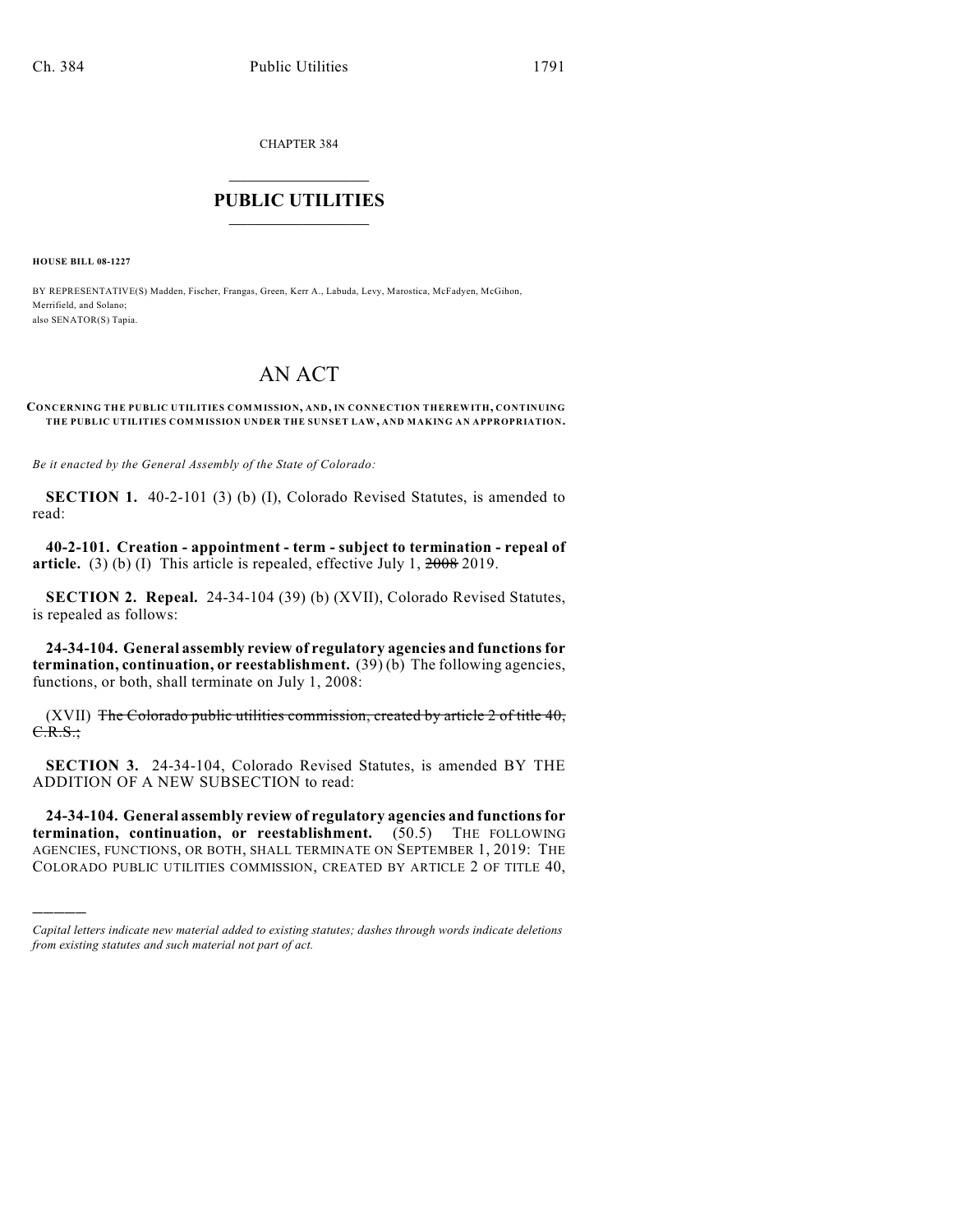C.R.S.

**SECTION 4.** 40-1-103 (1) (a), Colorado Revised Statutes, is amended to read:

**40-1-103. Public utility defined.** (1) (a) (I) The term "public utility", when used in articles 1 to 7 of this title, includes every common carrier, pipeline corporation, gas corporation, electrical corporation, telephone corporation, telegraph corporation, water corporation, person, or municipality operating for the purpose of supplying the public for domestic, mechanical, or public uses and every corporation, or person declared by law to be affected with a public interest, and each of the preceding is hereby declared to be a public utility and to be subject to the jurisdiction, control, and regulation of the commission and to the provisions of articles 1 to 7 of this title.

(II) AS USED IN THIS PARAGRAPH (a), "WATER CORPORATION" INCLUDES A COMBINED WATER AND SEWER CORPORATION, WHETHER AS A SINGLE ENTITY OR AS DIFFERENT ENTITIES UNDER COMMON OWNERSHIP.

**SECTION 5.** 40-2-110.5 (1), Colorado Revised Statutes, is amended to read:

**40-2-110.5. Annual fees - motor carriers - public utilities commission motor carrier fund - created.** (1) Every motor vehicle carrier that has been issued a certificate pursuant to section 40-10-104, every contract carrier by motor vehicle that has been issued a permit pursuant to section 40-11-103, every motor vehicle carrier that has been registered with the commission pursuant to section 40-10-120, every contract carrier by motor vehicle that has been registered with the commission pursuant to section 40-11-115, every towing carrier that has been issued a permit pursuant to section 40-13-103, every mover that has registered pursuant to section 40-14-103, and every motor vehicle carrier exempt from regulation as a public utility shall pay an annual identification fee, of five dollars to SET ADMINISTRATIVELY BY the commission, for each motor vehicle such carrier owns, controls, operates, or manages. FEES SHALL BE SET BASED UPON THE APPROPRIATION MADE FOR THE PURPOSES SPECIFIED IN SECTION  $40-2-110(2)(a)(I)$ , SUBJECT TO THE APPROVAL OF THE EXECUTIVE DIRECTOR OF THE DEPARTMENT OF REGULATORY AGENCIES, SUCH THAT THE REVENUE GENERATED FROM ALL MOTOR VEHICLE CARRIER FEES APPROXIMATES THE DIRECT AND INDIRECT COSTS OF THE COMMISSION IN THE SUPERVISION AND REGULATION OF MOTOR CARRIERS. Such fees shall be valid from January 1 to December 31 of each year and shall be valid only for those specific vehicles for which the fee has been paid.

**SECTION 6.** 40-3-106 (2), Colorado Revised Statutes, is amended to read:

**40-3-106. Advantages prohibited - graduated schedules - consideration of household income and other factors - definitions.** (2) Nothing in articles 1 to 7 of this title shall be taken to prohibit a public utility engaged in the production, generation, transmission, or furnishing of heat, light, gas, water, power, or telegraph or telephone service from establishing a graduated scale of charges subject to the provisions of this title.

**SECTION 7.** 40-3-107, Colorado Revised Statutes, is amended to read:

**40-3-107. Transmission of business of other companies.** Every telephone and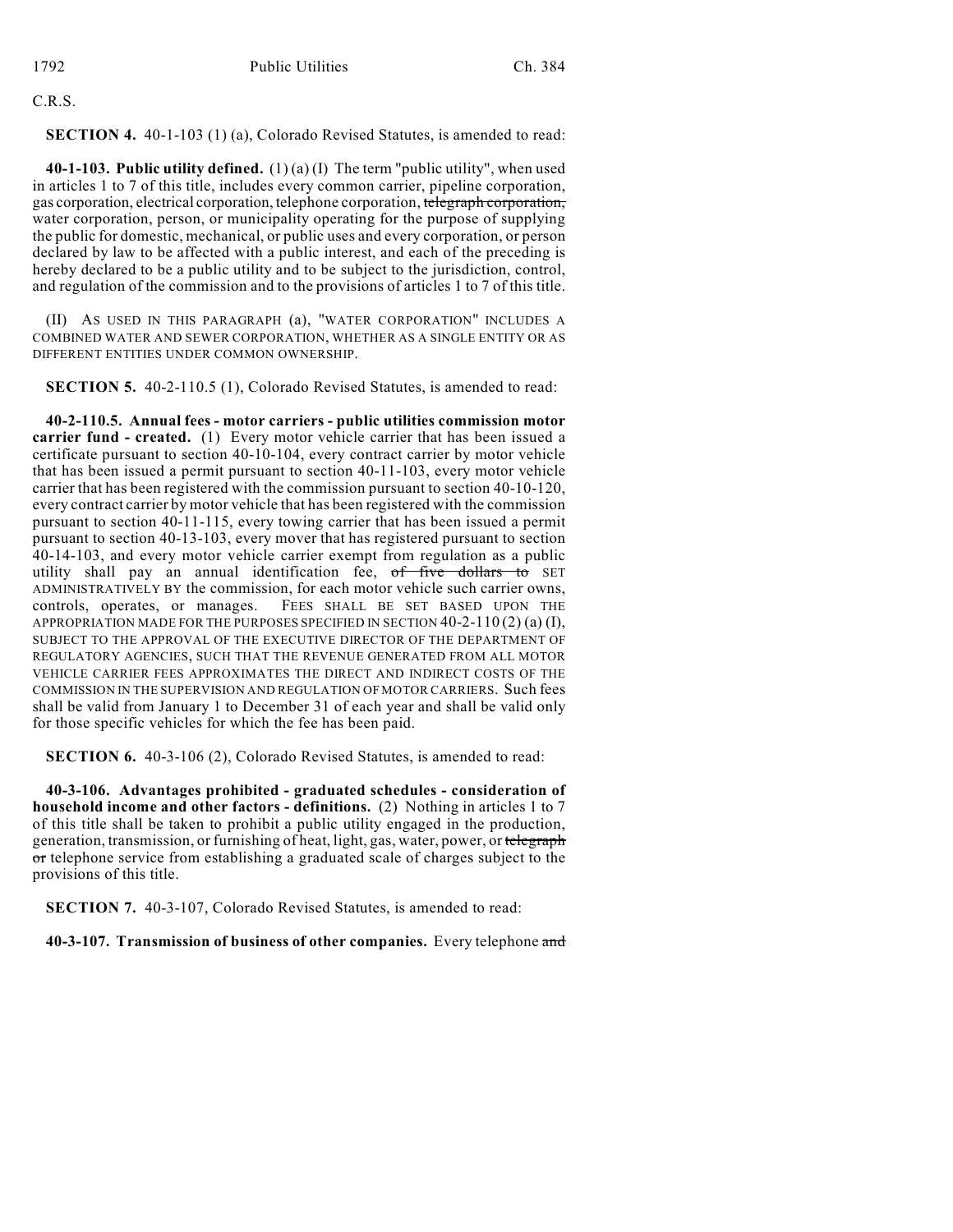telegraph public utility operating in this state shall receive, transmit, and deliver, without discrimination or delay, the conversations and messages of every other telephone or telegraph public utility with whose line a physical connection may have been made.

**SECTION 8.** 40-3-108, Colorado Revised Statutes, is amended to read:

**40-3-108. Rates for long and short distances.** No telephone or telegraph public utility subject to the provisions of articles 1 to 7 of this title shall charge or receive any greater compensation in the aggregate for the transmission of any long distance message or conversation for a shorter than for a longer distance over the same line or route in the same direction within this state, the shorter being included within the longer distance, or charge any greater compensation for a through service than the aggregate of the intermediate rates or tolls subject to the provisions of articles 1 to 7 of this title. Upon application to the commission, a telephone or telegraph public utility may be authorized by the commission to charge less for a longer than a shorter distance service for the transmission of messages or conversations in special cases, after investigation; and the commission may from time to time prescribe the extent to which such telephone or telegraph public utility may be relieved from the operation and requirements of this section.

**SECTION 9.** 40-3-111 (2), Colorado Revised Statutes, is amended to read:

**40-3-111. Rates determined after hearing.** (2) (a) The commission has the power, after a hearing upon its own motion or upon complaint, to investigate a single rate, fare, toll, rental, charge, classification, rule, regulation, contract, or practice, or the entire schedule of rates, fares, tolls, rentals, charges, classifications, rules, regulations, contracts, and practices of any public utility; and to establish new rates, fares, tolls, rentals, charges, classifications, rules, regulations, contracts, practices, or schedules, in lieu thereof.

(b) AS PART OF ANY INQUIRY OR INVESTIGATION INTO RATE STRUCTURES OF REGULATED ELECTRIC UTILITIES UNDERTAKEN ON OR BEFORE JULY 1, 2009, THE COMMISSION SHALL CONSIDER WHETHER TO ADOPT RETAIL RATE STRUCTURES THAT ENABLE THE USE OF SOLAR OR OTHER RENEWABLE ENERGY RESOURCES IN AGRICULTURAL APPLICATIONS, INCLUDING, BUT NOT LIMITED TO, IRRIGATION PUMPING.

**SECTION 10.** 40-3.4-105, Colorado Revised Statutes, is amended to read:

**40-3.4-105. Low-income telephone assistance - eligibility.** (1) Individuals eligible for low-income telephone assistance shall be those persons WHO:

(a) ARE certified by the department of human services as qualified to receive financial assistance payments; administered by the department of human services under programs for old age pension, aid to the blind, aid to the needy disabled, or low-income disabled persons who qualify to receive supplemental security income under the federal "Social Security Act", as amended.

(b) ARE CURRENT OR PROSPECTIVE SUBSCRIBERS TO BASIC LOCAL EXCHANGE SERVICE, AS DEFINED IN SECTION 40-15-102;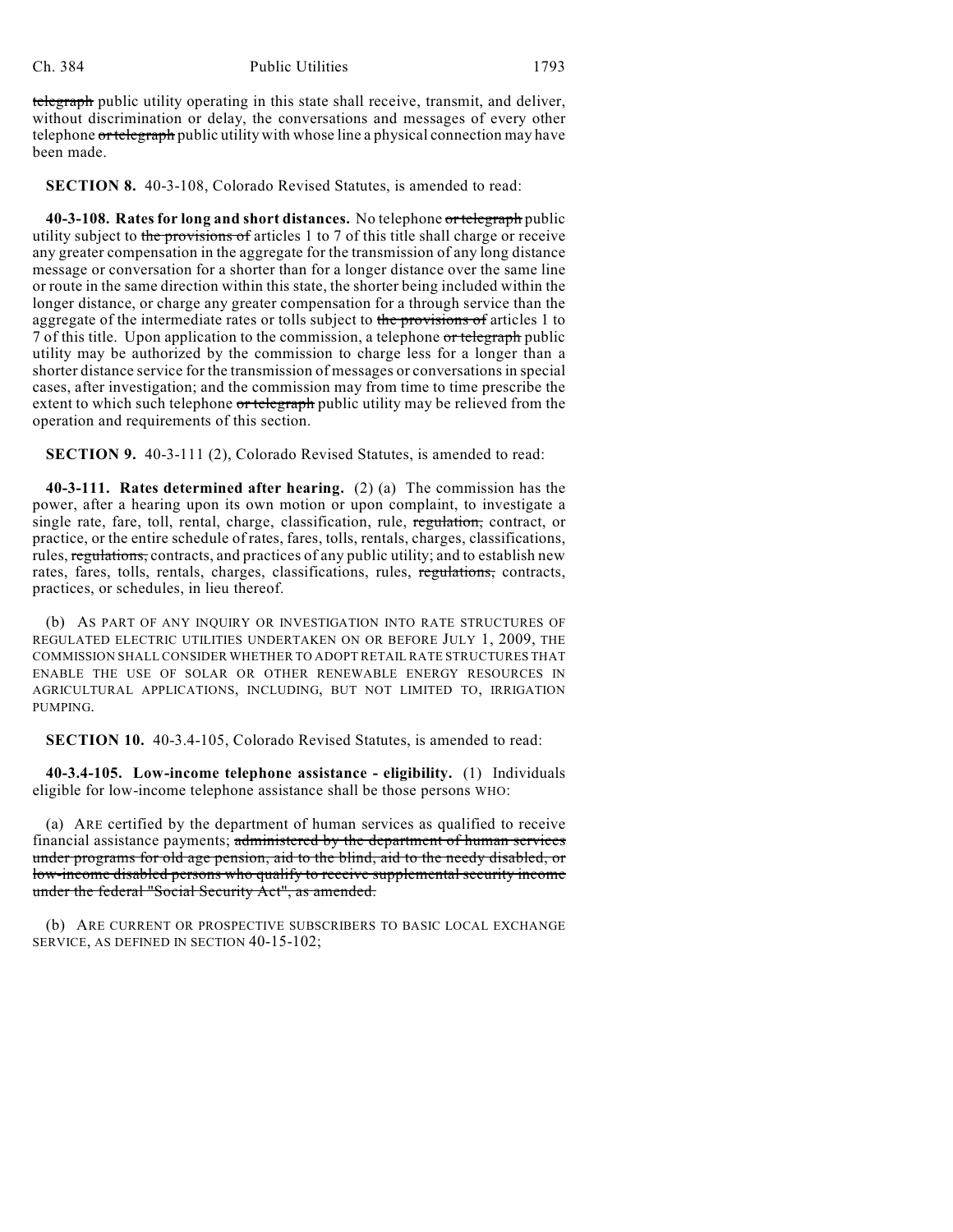(c) ARE CITIZENS OR LEGAL RESIDENTS OF THE UNITED STATES AND RESIDENTS OF COLORADO; AND

(d) HAVE A MONTHLY HOUSEHOLD GROSS INCOME AT OR BELOW ONE HUNDRED EIGHTY-FIVE PERCENT OF THE FEDERAL POVERTY LEVEL.

(2) The department of human services shall periodically recertify an individual's eligibility to receive low-income telephone assistance.

(3) IN PROVIDING LOW-INCOME TELEPHONE ASSISTANCE, THE DEPARTMENT OF HUMAN SERVICES SHALL GIVE PRIORITY TO HOUSEHOLDS WHERE ONE OR MORE PERSONS ARE RECIPIENTS OF:

(a) AN OLD AGE PENSION AS SET FORTH IN SECTION 26-2-111 (2), C.R.S.;

(b) AID TO THE NEEDY DISABLED AS SET FORTH IN SECTION 26-2-111 (4), C.R.S.;

(c) AID TO THE BLIND AS SET FORTH IN SECTION 26-2-111 (5), C.R.S.;

(d) SUPPLEMENTAL SOCIAL SECURITY DISABILITY BENEFITS UNDER 42 U.S.C. SEC. 1396 ET SEQ.; OR

(e) COLORADO WORKS ASSISTANCE AS SET FORTH IN SECTIONS 26-2-706 AND 26-2-707, C.R.S.

**SECTION 11.** 40-4-104, Colorado Revised Statutes, is amended to read:

**40-4-104. Connection of noncompetitive lines - costs and rates apportioned.** Whenever the commission, after a hearing upon its own motion or upon complaint, finds that a physical connection can reasonably be made between the lines of two or more noncompetitive telegraph or telephone public utilities whose lines can be made to form a continuous line of communication by the construction and maintenance of suitable connections for the transmission of messages or conversations and that the public convenience and necessity will be served thereby or finds that two or more telegraph or telephone public utilities have failed to establish joint rates, tolls, or charges for service by or over said lines and that joint rates, tolls, or charges ought to be established, the commission may by its order require that such connections be made and that conversations be transmitted and messages transferred over such connection under such rules and regulations as the commission may establish and prescribe through lines and joint rates, tolls, and charges to be made and used, observed, and in force in the future. If such telephone or telegraph public utilities do not agree upon the division between them of the joint cost of such THE physical connection or connections or the division of the joint rates, tolls, or charges established by the commission over such through lines, the commission has authority, after further hearing, to establish such THE division by supplemental order.

**SECTION 12.** 40-4-106 (2), Colorado Revised Statutes, is amended to read:

**40-4-106. Rules for public safety - crossings - allocation of expenses.** (2) (a) The commission has the power to determine, order, and prescribe, in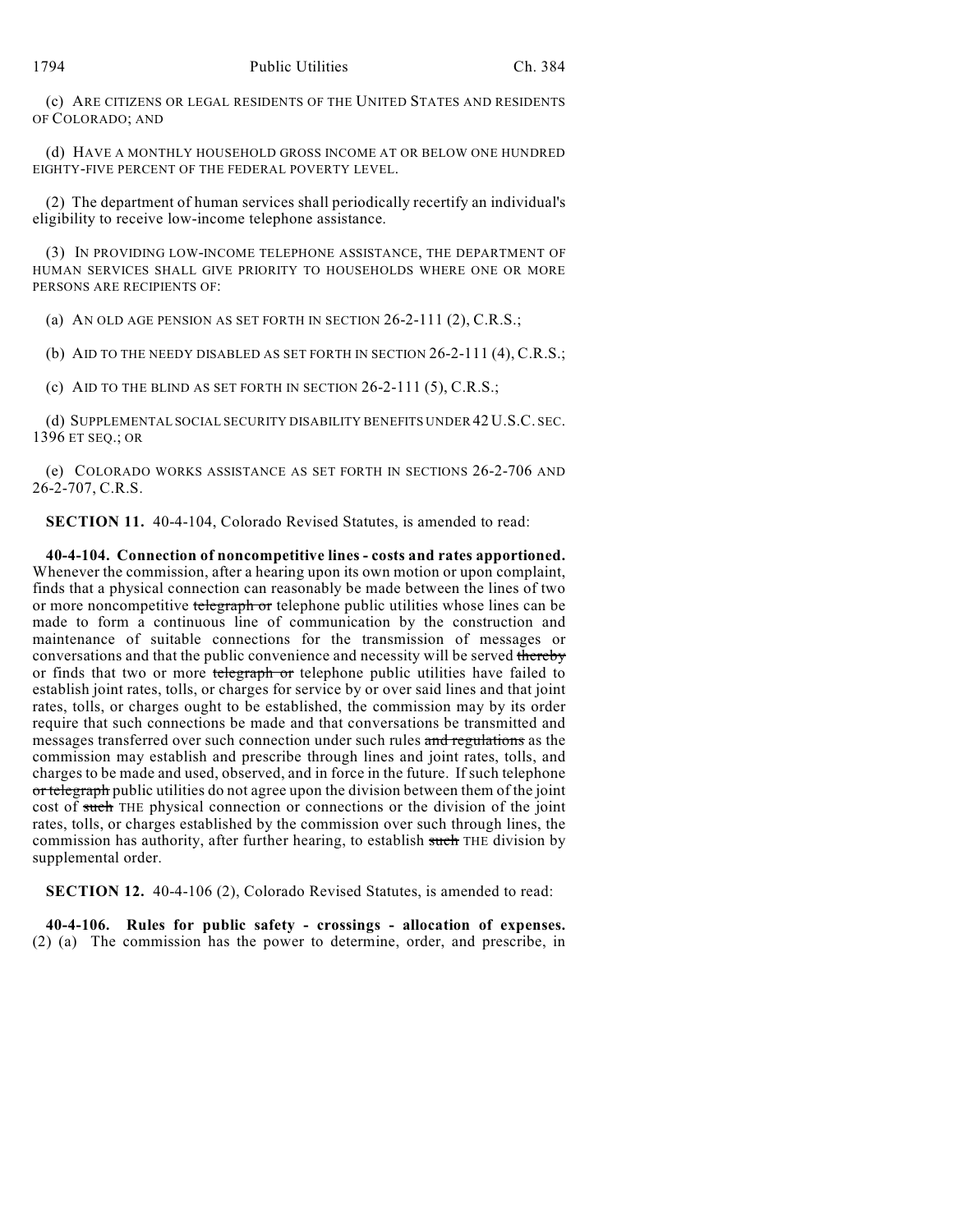accordance with the plans and specifications to be approved by it, the just and reasonable manner including the particular point of crossing at which the tracks or other facilities of any public utility may be constructed across the tracks or other facilities of any other public utility at grade, or above or below grade, or at the same or different levels, or at which the tracks or other facilities of any railroad corporation may be constructed across the tracks or other facilities of any other railroad corporation or across any public highway at grade, or above or below grade, or at which any public highway may be constructed across the tracks or other facilities of any railroad corporation at grade, or above or below grade and to determine, order, and prescribe the terms and conditions of installation and operation, maintenance, and protection of WARNING AT all such crossings which THAT may be constructed, including the watchman thereat POSTING OF PERSONNEL or the installation and regulation of lights, block, interlocking, or other system of signaling, safety appliance devices, or such other means or instrumentalities as may to the commission appear reasonable and necessary to the end, intent, and purpose that accidents may be prevented and the safety of the public promoted.

(b) Whenever the commission orders in any proceeding before it, regardless of by whom or how such proceeding was commenced, that automatic or other safety appliance signals or devices be installed, reconstructed, or improved and operated at any crossing at grade of any public highway or road over the tracks of any railroad corporation, the commission shall also determine and order, after notice and hearing, how the cost of installing, reconstructing, or improving such signals or devices shall be divided between and paid by the interested railroad corporation whose tracks are located at such THE crossing on the one hand and the highway operations and maintenance division and the interested city, city and county, town, county, or other political subdivision of the state on the other hand. In determining how much of the cost shall be paid by the railroad corporation, consideration shall be given to the benefit, if any, that will accrue from such THE signals or devices to the railroad corporation, but in every case the part to be paid by the railroad corporation shall be not less than twenty percent of the total cost of such THE signals or devices at any crossing, and such THE orders shall provide that every such signal or device  $\overline{\mathbf{so}}$  installed shall be maintained by such railroad corporation for the life of the crossing to be so protected SIGNALIZED. In order to compensate for the use of such THE crossings by the public generally, the commission shall also order that such part of the cost of installing, reconstructing, or improving such THE signals or devices as will not be paid by the railroad corporation be divided between the highway HIGHWAY-RAIL crossing protection SIGNALIZATION fund and the city, town, city and county, county, or other political subdivision in which the crossing is located, and the commission shall fix in each case the amount to be paid from the highway HIGHWAY-RAIL crossing protection SIGNALIZATION fund and the amount to be paid by the city, town, city and county, county, or other political subdivision. Any order of the commission under this section for the payment of any part of any such costs from the highway HIGHWAY-RAIL crossing protection SIGNALIZATION fund shall be authority for the state treasurer to pay out of said fund to the person, firm, or corporation entitled thereto under the commission's order the amount so determined to be paid from said fund. The requirement of notice and hearing in this section is deemed to have been complied with by the commission's giving notice of and holding a hearing upon the question of whether any such signals or devices are required at any crossing; but in such cases the notice shall state that the question of how the costs will be borne and paid will be considered at and determined as a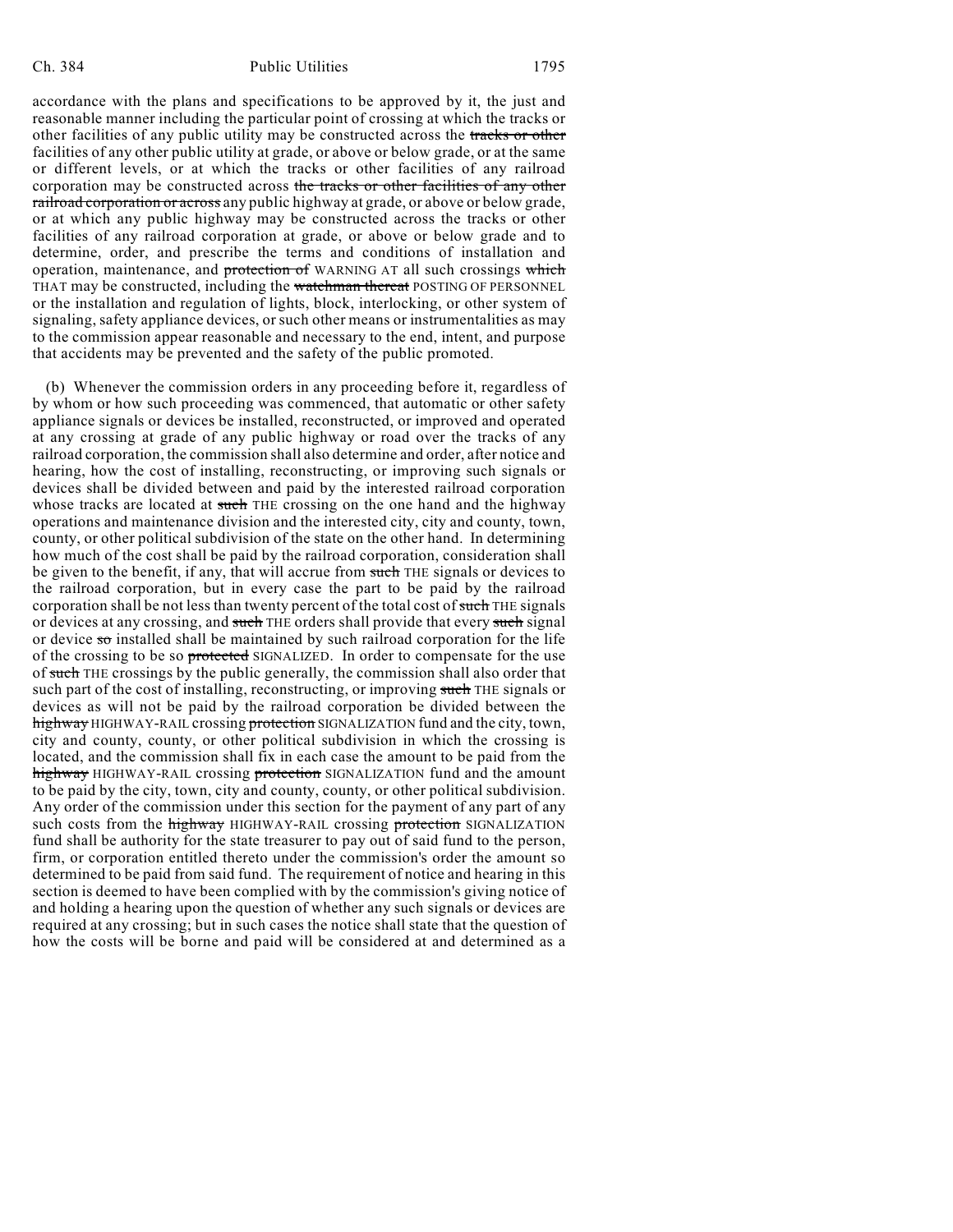result of the hearing for which the notice is given. This paragraph (b) shall not apply to any grade crossing when all or any part of the cost of the installation, reconstruction, or improvement of such THE signals or devices at the crossing will be paid from funds available under any federal or federal-aid highway act.

**SECTION 13. Repeal.** 40-4-107, Colorado Revised Statutes, is repealed as follows:

**40-4-107. Time limit regulations.** (1) The commission has the power to prescribe the period of time within which express packages shall be received, gathered, transported, and delivered at destination and the area within which express packages shall be gathered and distributed and telegraph messages delivered without extra charge.

(2) The commission has the power to prescribe by proper rules and regulations the time which consignors or persons ordering cars shall load the cars and the time within which consignees or persons to whom freight may be consigned shall unload and discharge the same, and receive the freight from the freight depots and to enforce the penalties for any failure on the part of the consignors and consignees to conform to such rules as provided in articles 1 to 7 of this title.

**SECTION 14.** 40-6-108 (2), Colorado Revised Statutes, is amended to read:

**40-6-108. Complaints - service - notice of hearing.** (2) (a) Notice of all applications, petitions, and orders instituting investigations or inquiries shall be given to all persons, firms, or corporations who, in the opinion of the commission, are interested in, or who would be affected by, the granting or denial of any such application, petition, or other proceeding. Except for good cause shown, any person desiring to file an objection or intervene in or participate as a party in any such proceeding shall file his OR HER objection or petition for leave to intervene or, under such rules as the commission may prescribe, file other appropriate pleadings to become a party, within thirty days after the date of such THE notice, or such lesser time as the commission may prescribe. No final action shall be taken by the commission in any such proceeding during the time any such filing is permitted.

(b) ANY PUBLIC UTILITY GIVING NOTICE OF A PROPOSED GAS OR ELECTRIC TARIFF SHALL SERVE SUCH NOTICE UPON THE GOVERNOR'S ENERGY OFFICE OR ITS SUCCESSOR AGENCY. THE OFFICE SHALL BE GRANTED LEAVE TO INTERVENE AS A MATTER OF RIGHT, UPON A TIMELY FILING OF A PETITION OR OTHER PLEADING IN ACCORDANCE WITH THIS SECTION, IN ADJUDICATORY MATTERS AFFECTING GAS OR ELECTRIC UTILITIES; EXCEPT THAT THE OFFICE SHALL NOT BE A PARTY TO ANY INDIVIDUAL COMPLAINT BETWEEN A UTILITY AND AN INDIVIDUAL.

**SECTION 15.** 40-6-109 (3), Colorado Revised Statutes, is amended to read:

**40-6-109. Hearings - orders - record - review - representation of entities in nonadjudicatory proceedings.** (3) After the conclusion of any hearing, investigation, or proceeding before the commission, the commission shall make and file its decision. The decision shall be a report in writing in which the commission shall state its findings of fact and conclusions thereon together with its order or requirement. The decision, under the seal of the commission, shall be served upon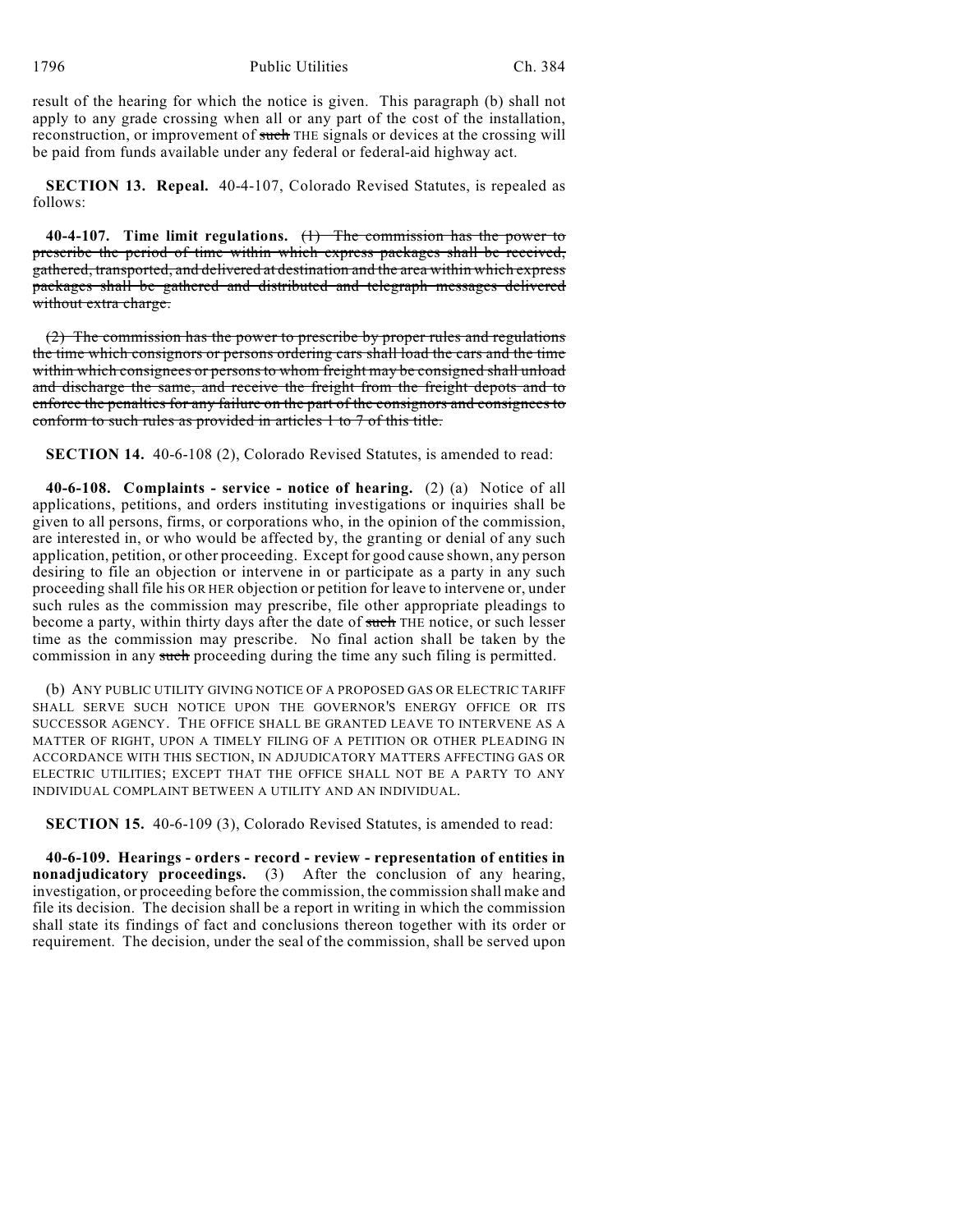all parties AND MADE AVAILABLE to ALL PARTICIPANTS IN the proceeding.

**SECTION 16.** 40-6-122 (3), Colorado Revised Statutes, is amended, and the said 40-6-122 is further amended BY THE ADDITION OF A NEW SUBSECTION, to read:

**40-6-122. Ex parte communications - disclosure.** (3) Each memorandum filed pursuant to subsection (1) of this section shall set forth the time and place at which the communication was made, the persons who were present at that time and place, a statement of the subject matter of the communication, other than proprietary information, and a statement that the subject matter of the communication did not relate to any pending ADJUDICATORY proceeding before the commission. It shall not be necessary for the memorandum to be prepared by the commissioner or judge, but it shall be signed or otherwise authenticated by the commissioner or judge, whose signature or authentication shall constitute a certificate by such commissioner or judge that the memorandum is complete and accurate. All such memoranda shall be filed with the director of the commission, who shall keep them on file and available for public inspection for a minimum of three years after their submission.

(5) AS USED IN THIS SECTION, AN "ADJUDICATORY PROCEEDING" DOES NOT INCLUDE A RULE-MAKING PROCEEDING OR DISCUSSIONS ON PENDING LEGISLATIVE PROPOSALS.

**SECTION 17.** 40-6.5-106 (3), Colorado Revised Statutes, is amended to read:

**40-6.5-106. Powers of consumer counsel.** (3) (a) The consumer counsel and any member of his OR HER staff directly involved in a specific ADJUDICATORY proceeding before the commission shall refrain from ex parte communications with members of the commission. The counsel or his OR HER staff shall have all rights and be governed by the same ex parte rules as all other intervenors.

(b) AS USED IN THIS SUBSECTION (3), AN "ADJUDICATORY PROCEEDING" DOES NOT INCLUDE A RULE-MAKING PROCEEDING OR DISCUSSIONS ON PENDING LEGISLATIVE PROPOSALS.

**SECTION 18.** 40-7-109, Colorado Revised Statutes, is amended to read:

**40-7-109. Action to recover penalties - fines paid to general fund.** Actions to recover penalties under articles 1 to 7 of this title shall MAY be brought in the name of the people of the state of Colorado in the district court in and for the county or city and county in which the cause or some part thereof arose, or in which the corporation complained of, if any, has its principal place of business, or in which the person, if any, complained of resides. Such action shall be commenced and prosecuted to final judgment by the attorney general AS DIRECTED BY THE COMMISSION. In any such action, all penalties incurred up to the time of commencing the same may be sued for and recovered. In all such actions, the procedure and rules of evidence shall be the same as in ordinary civil actions, except as otherwise provided in this article. All fines and penalties recovered by the state in any such action, together with the costs thereof, shall be paid into the state treasury. Any such action may be compromised or discontinued on application of the commission upon such terms as the court shall approve and order.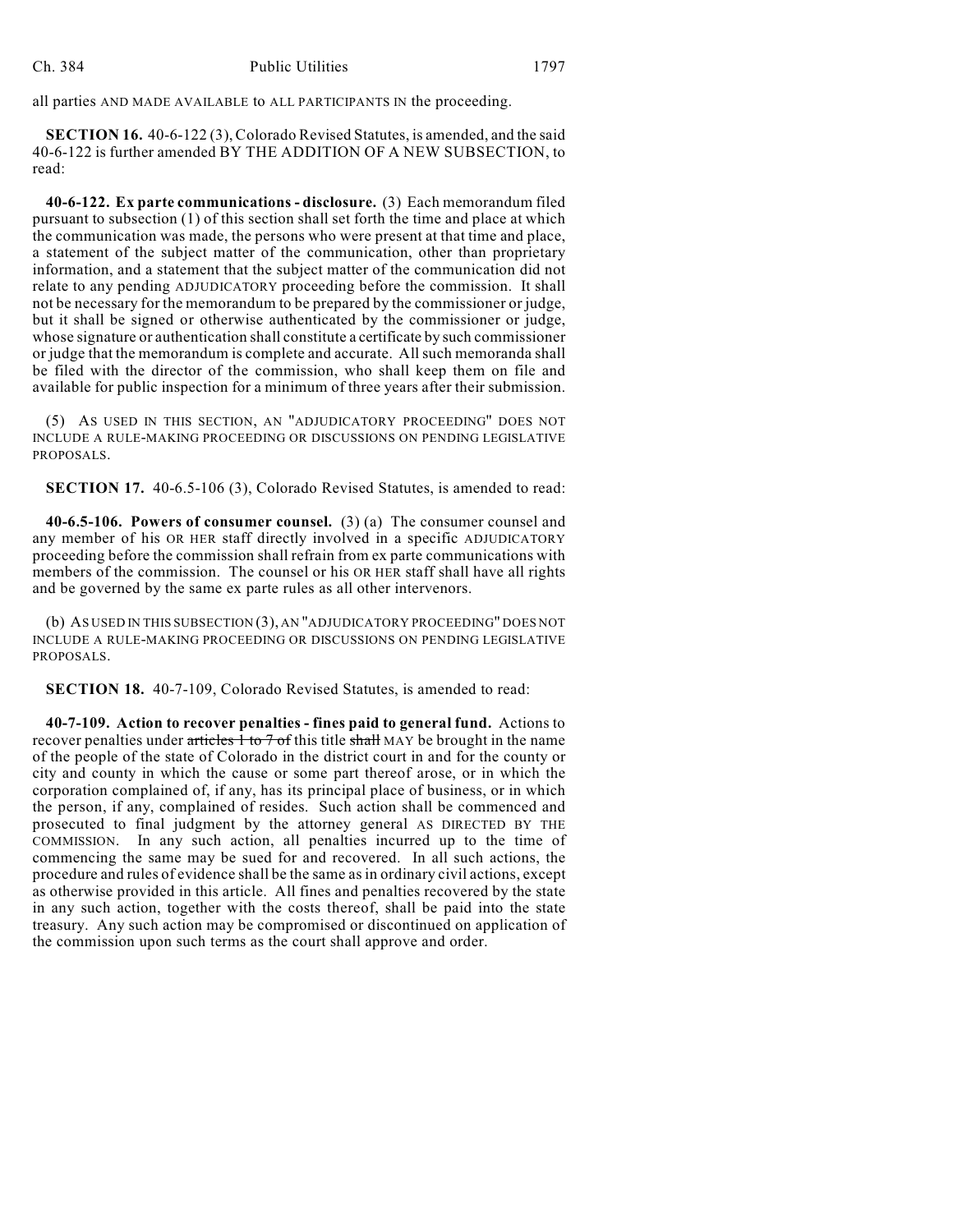**SECTION 19. Repeal.** 40-7-110 (1), Colorado Revised Statutes, is repealed as follows:

**40-7-110. Commission to represent people - when.** (1) All orders, decisions, rules, or regulations heretofore made, issued, or promulgated by the railroad commission shall continue in force and have the same effect as though they had been lawfully made, issued, or promulgated under the provisions of articles 1 to 7 of this title.

**SECTION 20.** Article 7 of title 40, Colorado Revised Statutes, is amended BY THE ADDITION OF A NEW SECTION to read:

**40-7-113.5. Civil penalties applicable to public utilities - exclusion from rate base.** (1) (a) IN ADDITION TO ANY OTHER PENALTY OTHERWISE AUTHORIZED BY LAW AND EXCEPT AS OTHERWISE PROVIDED IN SUBSECTIONS (3),(4), AND (5) OF THIS SECTION, A PUBLIC UTILITY FURNISHING ELECTRIC, GAS, WATER, WATER AND SEWER, OR TELECOMMUNICATIONS SERVICE THAT INTENTIONALLY VIOLATES ANY PROVISION OF ARTICLES 1 TO 7 OR 15 OF THIS TITLE OR OF ANY RULE OR ORDER OF THE COMMISSION PURSUANT TO SUCH ARTICLES, WHICH PROVISION IS APPLICABLE TO SUCH UTILITY, MAY BE ASSESSED A CIVIL PENALTY OF NOT MORE THAN TWO THOUSAND DOLLARS; EXCEPT THAT NOTHING IN THIS SUBSECTION (1) SHALL BE CONSTRUED TO AUTHORIZE THE IMPOSITION OF CIVIL PENALTIES UPON:

(I) A COOPERATIVE ELECTRIC ASSOCIATION THAT HAS VOTED TO EXEMPT ITSELF FROM REGULATION PURSUANT TO SECTION 40-9.5-103;

(II) A COOPERATIVE TELEPHONE ASSOCIATION;

(III) A MUNICIPALLY OWNED UTILITY; OR

(IV) A NONPROFIT GENERATION AND TRANSMISSION ELECTRIC CORPORATION OR ASSOCIATION.

(b) CIVIL PENALTIES ASSESSED PURSUANT TO THIS SECTION SHALL BE PAID AND CREDITED TO THE GENERAL FUND, IN ADDITION TO ANY OTHER SANCTIONS THAT MAY BE IMPOSED PURSUANT TO LAW. THE AMOUNT OF ANY SUCH PENALTIES PAID SHALL NOT BE AN ALLOWABLE EXPENSE FOR RATE-MAKING PURPOSES.

(2) (a) THE COMMISSION SHALL ADOPT RULES SPECIFYING THE PARTICULAR VIOLATIONS, AND THE AMOUNT OF THE CIVIL PENALTIES TO BE ASSESSED FOR EACH VIOLATION, PURSUANT TO SUBSECTION (1) OF THIS SECTION.

(b) NO PUBLIC UTILITY SHALL BE ASSESSED A CIVIL PENALTY IF THE UTILITY IS ALREADY SUBJECT TO AN EXISTING REPARATION DUE TO A COMMISSION ORDER, COMMISSION RULE, OR STATUTORY PROVISION FOR THE SAME VIOLATION.

(3) IF ANY PUBLIC UTILITY RECEIVES A SECOND CIVIL PENALTY ASSESSMENT FOR A VIOLATION OF THE SAME STATUTE, RULE, OR ORDER WITHIN ONE YEAR AFTER THE FIRST VIOLATION, THE CIVIL PENALTY ASSESSED FOR THE SECOND VIOLATION SHALL BE NO GREATER THAN TWICE THE AMOUNT SPECIFIED BY RULE FOR SUCH VIOLATION.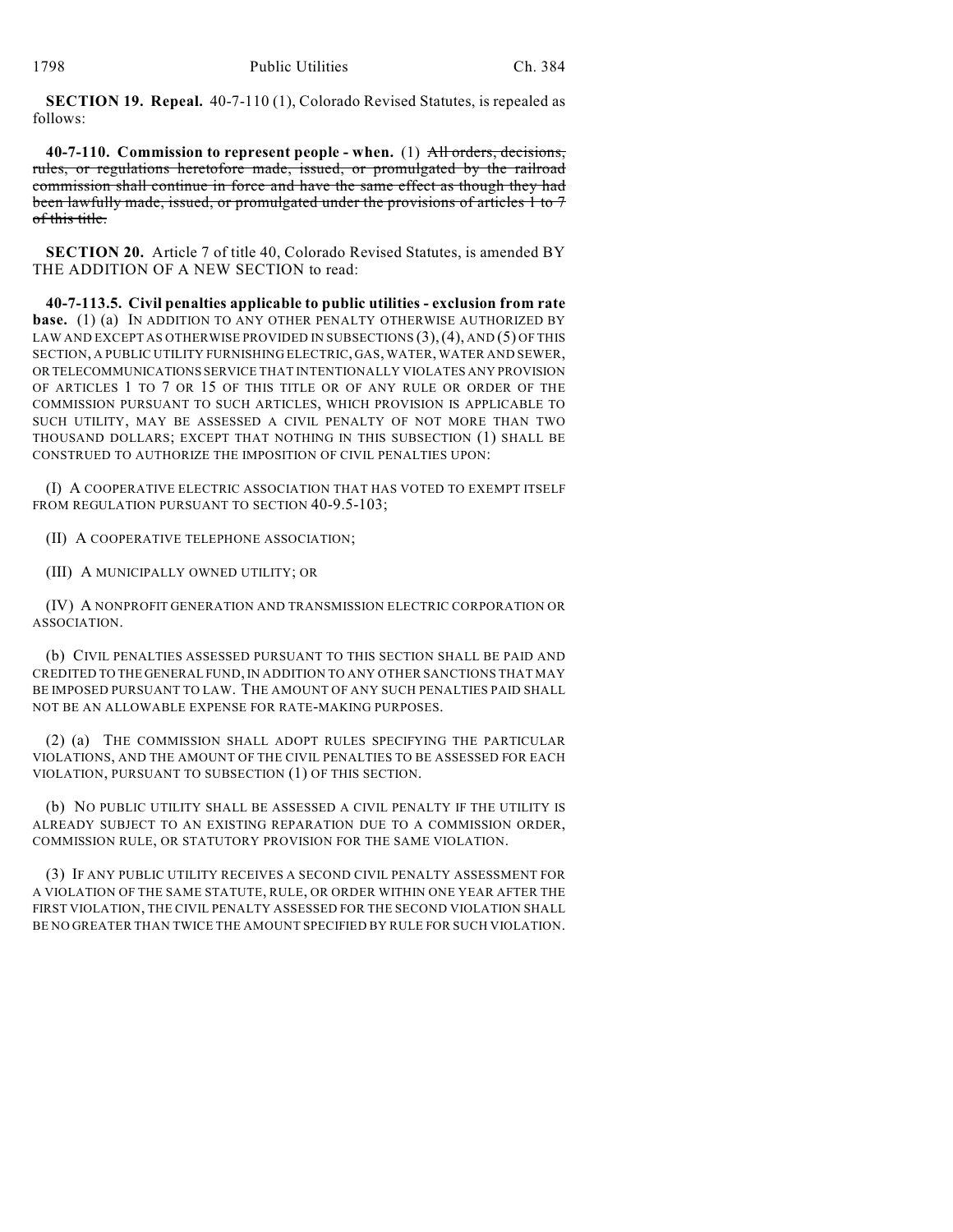## Ch. 384 Public Utilities 1799

(4) IF ANY PUBLIC UTILITY RECEIVES MORE THAN TWO CIVIL PENALTY ASSESSMENTS FOR VIOLATION OF THE SAME STATUTE, RULE, OR ORDER WITHIN ONE YEAR, THE CIVIL PENALTY ASSESSED FOR EACH SUCH SUBSEQUENT VIOLATION SHALL BE NO GREATER THAN THREE TIMES THE AMOUNT SPECIFIED BY RULE FOR SUCH VIOLATION.

(5) NOTWITHSTANDING ANY PROVISION OF THIS SECTION TO THE CONTRARY, THE TOTAL AMOUNT OF CIVIL PENALTIES ASSESSED AGAINST ONE PUBLIC UTILITY UNDER THIS SECTION SHALL NOT EXCEED THE LESSER OF THE FOLLOWING:

(a) ONE HUNDRED FIFTY THOUSAND DOLLARS IN ANY SIX-MONTH PERIOD; OR

(b) IN ANY TWELVE-MONTH PERIOD, ONE PERCENT OF THE UTILITY'S GROSS ANNUAL REVENUES FROM SERVICES REGULATED BY THE COMMISSION, BASED ON THE MOST RECENT FISCAL YEAR FOR WHICH FINAL REVENUE FIGURES ARE AVAILABLE.

**SECTION 21.** 40-7-115, Colorado Revised Statutes, is amended to read:

**40-7-115. Each day a separate offense.** Each day in which a person violates any statute, rule, or regulation OR ORDER OF THE COMMISSION for which a civil penalty may be imposed under section 40-7-113 or 40-7-114 40-7-113, 40-7-113.5, OR 40-7-114 may constitute a separate offense.

**SECTION 22.** Article 7 of title 40, Colorado Revised Statutes, is amended BY THE ADDITION OF A NEW SECTION to read:

**40-7-116.5. Enforcement of civil penalties against public utilities.** (1) (a) THE DIRECTOR OF THE COMMISSION OR HIS OR HER DESIGNEE SHALL HAVE THE AUTHORITY TO ISSUE CIVIL PENALTY ASSESSMENTS FOR THE VIOLATIONS ENUMERATED IN SECTION 40-7-113.5, SUBJECT TO HEARING BEFORE THE COMMISSION AS SET FORTH IN THIS SECTION. WHEN A PUBLIC UTILITY IS CITED FOR A VIOLATION, THE PUBLIC UTILITY SHALL BE GIVEN NOTICE OF THE VIOLATION IN THE FORM OF A CIVIL PENALTY ASSESSMENT NOTICE.

(b) THE NOTICE SHALL BE TENDERED BY THE DIRECTOR OR HIS OR HER DESIGNEE, EITHER IN PERSON OR BY CERTIFIED MAIL, OR BY PERSONAL SERVICE BY ANY PERSON AUTHORIZED TO SERVE PROCESS UNDER RULE 4(d) OF THE COLORADO RULES OF CIVIL PROCEDURE, AND SHALL CONTAIN:

(I) THE NAME AND ADDRESS OF THE PERSON CITED FOR THE VIOLATION;

(II) A CITATION TO THE SPECIFIC STATUTE OR RULE ALLEGED TO HAVE BEEN VIOLATED;

(III) A BRIEF DESCRIPTION OF THE ALLEGED VIOLATION;

(IV) THE DATE AND APPROXIMATE LOCATION OF THE ALLEGED VIOLATION;

(V) THE MAXIMUM PENALTY AMOUNTS PRESCRIBED FOR THE VIOLATION;

(VI) THE DATE OF THE NOTICE;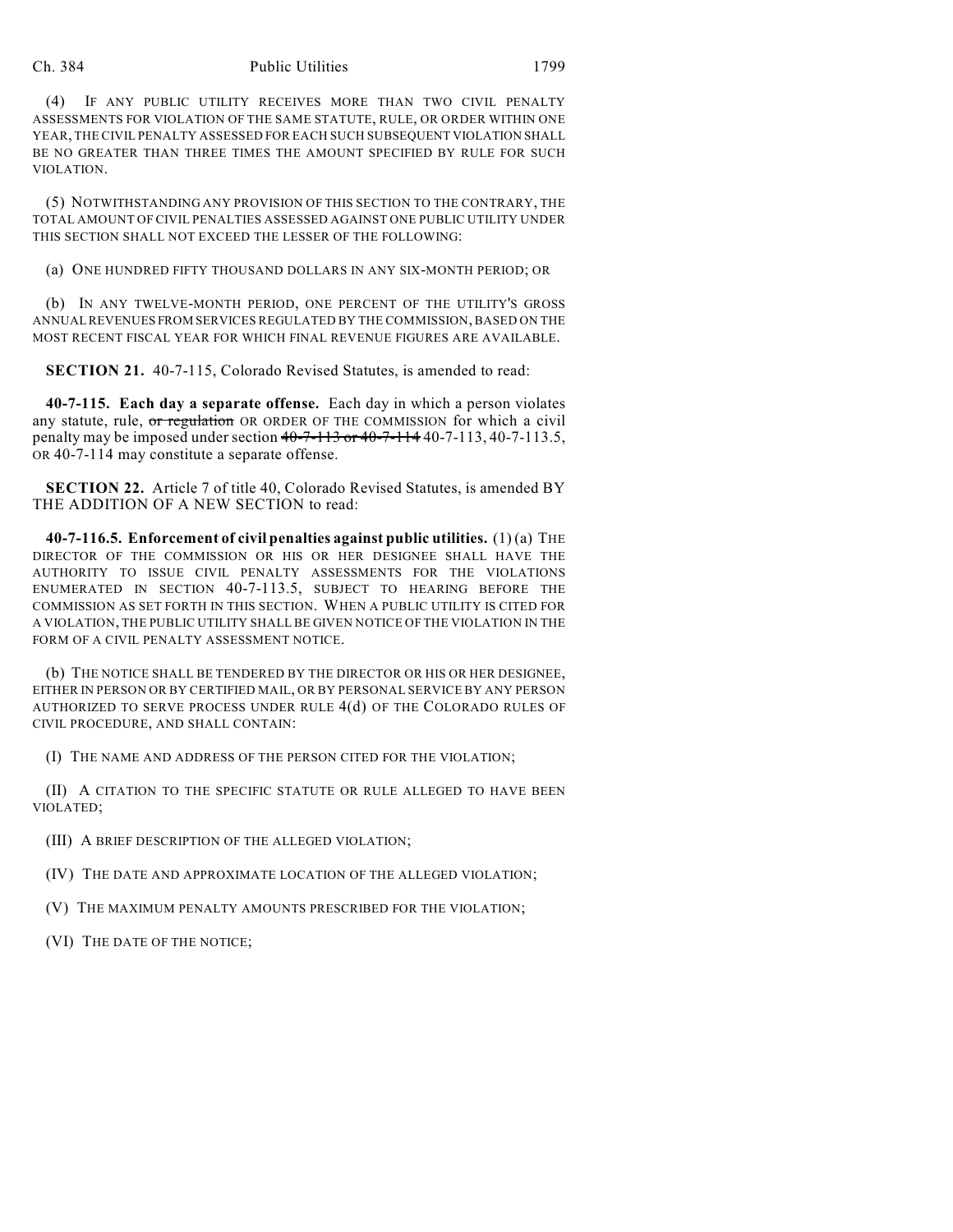(VII) A PLACE FOR THE PUBLIC UTILITY TO EXECUTE A SIGNED ACKNOWLEDGMENT OF RECEIPT OF THE CIVIL PENALTY ASSESSMENT NOTICE;

(VIII) A PLACE FOR THE PUBLIC UTILITY TO EXECUTE A SIGNED ACKNOWLEDGMENT OF LIABILITY FOR THE VIOLATION; AND

(IX) ANY OTHER INFORMATION AS MAY BE REQUIRED BY LAW TO CONSTITUTE NOTICE OF A COMPLAINT TO APPEAR FOR HEARING IF THE PRESCRIBED PENALTY IS NOT PAID WITHIN TEN DAYS.

(c) EVERY CITED PUBLIC UTILITY SHALL EXECUTE THE SIGNED ACKNOWLEDGMENT OF RECEIPT OF THE CIVIL PENALTY ASSESSMENT NOTICE. THE ACKNOWLEDGMENT OF LIABILITY SHALL BE EXECUTED AT THE TIME THE PUBLIC UTILITY CITED PAYS THE PRESCRIBED PENALTY. THE PUBLIC UTILITY CITED SHALL PAY THE CIVIL PENALTY SPECIFIED FOR THE VIOLATION INVOLVED AT THE OFFICE OF THE COMMISSION, EITHER IN PERSON OR BY DEPOSITING THE PAYMENT POSTPAID IN THE UNITED STATES MAIL WITHIN TEN DAYS AFTER THE ISSUANCE OF THE CITATION.

(d) IF THE PUBLIC UTILITY CITED DOES NOT PAY THE PRESCRIBED PENALTY WITHIN TEN DAYS AFTER THE ISSUANCE OF THE NOTICE, THE CIVIL PENALTY ASSESSMENT NOTICE SHALL CONSTITUTE A COMPLAINT TO APPEAR BEFORE THE COMMISSION. THE PUBLIC UTILITY CITED SHALL CONTACT THE COMMISSION ON OR BEFORE THE TIME AND DATE SPECIFIED IN THE NOTICE TO SET THE COMPLAINT FOR A HEARING ON THE MERITS IN ACCORDANCE WITH SECTION 40-6-109. IF THE PUBLIC UTILITY CITED FAILS TO CONTACT THE COMMISSION ON OR BEFORE THE TIME AND DATE SPECIFIED, THE COMMISSION SHALL SET THE COMPLAINT FOR HEARING. AT THE HEARING, THE COMMISSION SHALL HAVE THE BURDEN OF DEMONSTRATING A VIOLATION BY A PREPONDERANCE OF THE EVIDENCE.

(2) A CIVIL PENALTY ASSESSMENT NOTICE SHALL NOT BE CONSIDERED DEFECTIVE SO AS TO PROVIDE CAUSE FOR DISMISSAL SOLELY BECAUSE OF A DEFECT IN THE CONTENT OF THE CIVIL PENALTY ASSESSMENT NOTICE. ANY DEFECT IN THE CONTENT OF A CIVIL PENALTY ASSESSMENT NOTICE ISSUED AS DESCRIBED IN SUBSECTION (1) OF THIS SECTION MAY BE CURED BY A MOTION TO AMEND THE SAME FILED WITH THE COMMISSION PRIOR TO HEARING ON THE MERITS; EXCEPT THAT NO SUCH AMENDMENT SHALL BE PERMITTED IF SUBSTANTIAL RIGHTS OF THE PUBLIC UTILITY CITED ARE PREJUDICED.

(3) IN THE CASE OF AN ALLEGED CONTINUING VIOLATION FOR WHICH DAILY PENALTIES WOULD ACCRUE UNDER SECTION 40-7-115, THE ISSUANCE OF A CIVIL PENALTY ASSESSMENT NOTICE SHALL TOLL THE ACCRUAL OF DAILY PENALTIES UNTIL THE LATER TO OCCUR OF THE EXPIRATION OF THE TEN-DAY PERIOD PROVIDED FOR PAYMENT PURSUANT TO SUBSECTION (1) OF THIS SECTION OR, IF THE MATTER IS SET FOR HEARING, UPON THE CONCLUSION OF THE PROCEEDINGS THROUGH ISSUANCE OF AN ORDER, DISMISSAL OF THE COMPLAINT, OR OTHER FINAL AGENCY ACTION, INCLUDING JUDICIAL REVIEW AND APPEAL, IF ANY.

(4) NOTHING IN THIS SECTION SHALL BE CONSTRUED TO AUTHORIZE THE ASSESSMENT OF A CIVIL PENALTY AGAINST AN INDIVIDUAL EMPLOYEE OF A PUBLIC UTILITY.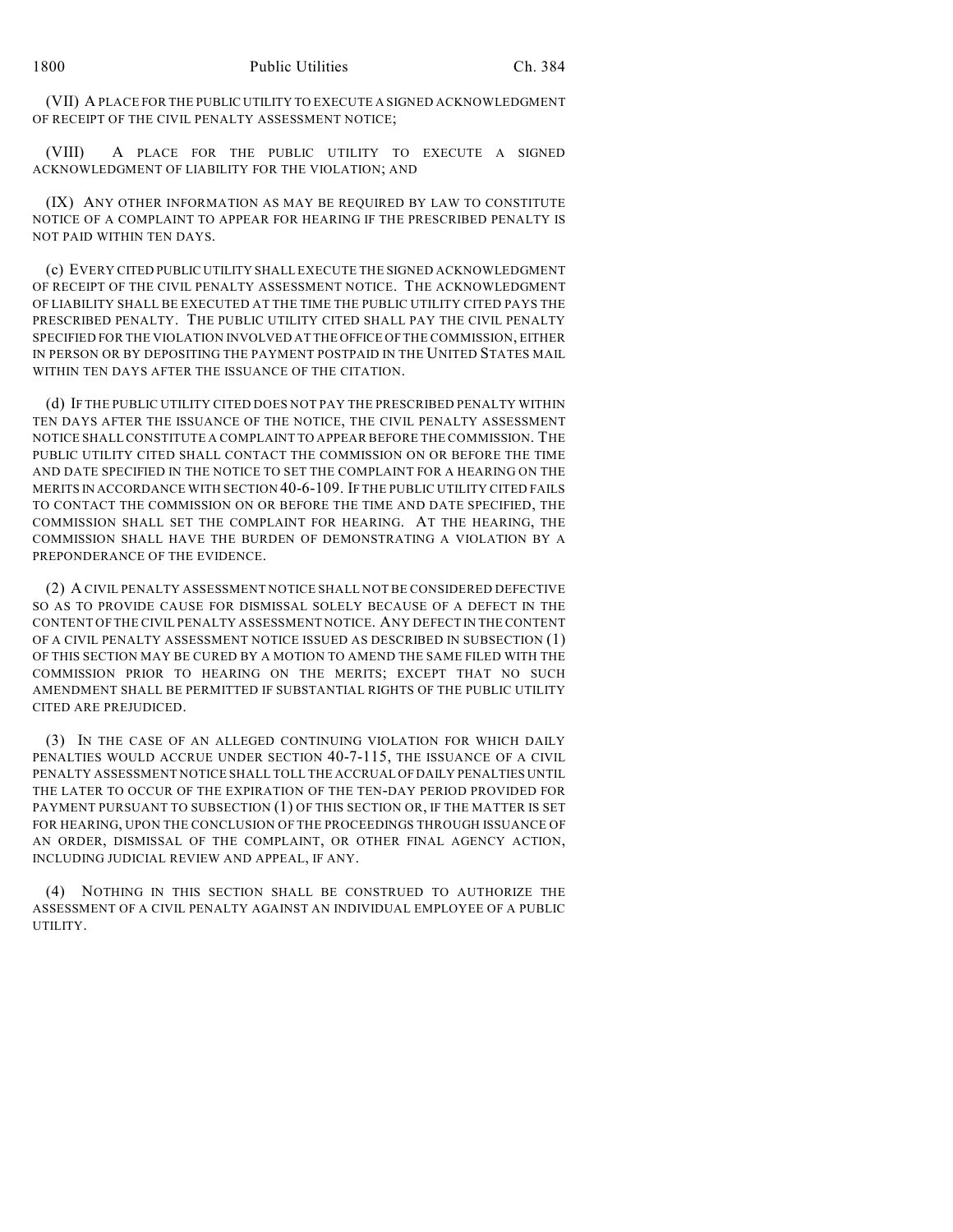**SECTION 23.** 40-8.7-109, Colorado Revised Statutes, is amended to read:

**40-8.7-109. Low-income energy assistance program - eligibility.** (1) The organization shall provide energy assistance to individuals and organizations in Colorado. Such assistance INDIVIDUALS ELIGIBLE FOR LOW-INCOME ENERGY ASSISTANCE SHALL BE CURRENT OR PROSPECTIVE UTILITY CUSTOMERS WHO:

(a) ARE CERTIFIED BY THE DEPARTMENT OF HUMAN SERVICES AS QUALIFIED TO RECEIVE FINANCIAL ASSISTANCE PAYMENTS;

(b) ARE CITIZENS OR LEGAL RESIDENTS OF THE UNITED STATES AND RESIDENTS OF COLORADO; AND

(c) HAVE A MONTHLY HOUSEHOLD GROSS INCOME AT OR BELOW ONE HUNDRED EIGHTY-FIVE PERCENT OF THE FEDERAL POVERTY LEVEL.

(2) THE DEPARTMENT OF HUMAN SERVICES SHALL PERIODICALLY RECERTIFY AN INDIVIDUAL'S ELIGIBILITY TO RECEIVE LOW-INCOME ENERGY ASSISTANCE.

(3) IN PROVIDING LOW-INCOME ENERGY ASSISTANCE, THE ORGANIZATION shall give priority to households where one or more persons are recipients of:

(a) An old age pension as set forth in section 26-2-111 (2), C.R.S.;

(b) Aid to the needy disabled as set forth in section 26-2-111 (4), C.R.S.;

(c) Aid to the blind as set forth in section 26-2-111 (5), C.R.S.;

(d) Supplemental social security disability benefits under 42 U.S.C. sec. 1396 et seq.; OR

(e) Colorado works assistance as set forth in sections 26-2-706 and 26-2-707, C.R.S.

**SECTION 24.** 40-10-105 (2) (a) and (2) (b), Colorado Revised Statutes, are amended to read:

**40-10-105. Rules for issuance of certificates - standing to protest - judicial review.** (2) (a) The granting of  $\frac{\text{any}}{\text{any}}$  A certificate of public convenience and necessity to operate a motor vehicle for hire as a taxicab within and between counties with a population of sixty LESS THAN SEVENTY thousand, or greater based on the federal census conducted in  $1990$  2000, shall not be deemed to be an exclusive grant or monopoly, and GOVERNED BY the doctrine of regulated competition shall prevail MONOPOLY.

(b) (I) The commission has authority to grant more than one certificate of public convenience and necessity to operate motor vehicles as taxicabs within and between counties with a population of sixty thousand or greater based on the federal census conducted in 1990 if the commission finds that the present or future public convenience and necessity requires or will require such operation EXCEPT AS OTHERWISE PROVIDED IN SUBPARAGRAPH (II) OF THIS PARAGRAPH (b), THE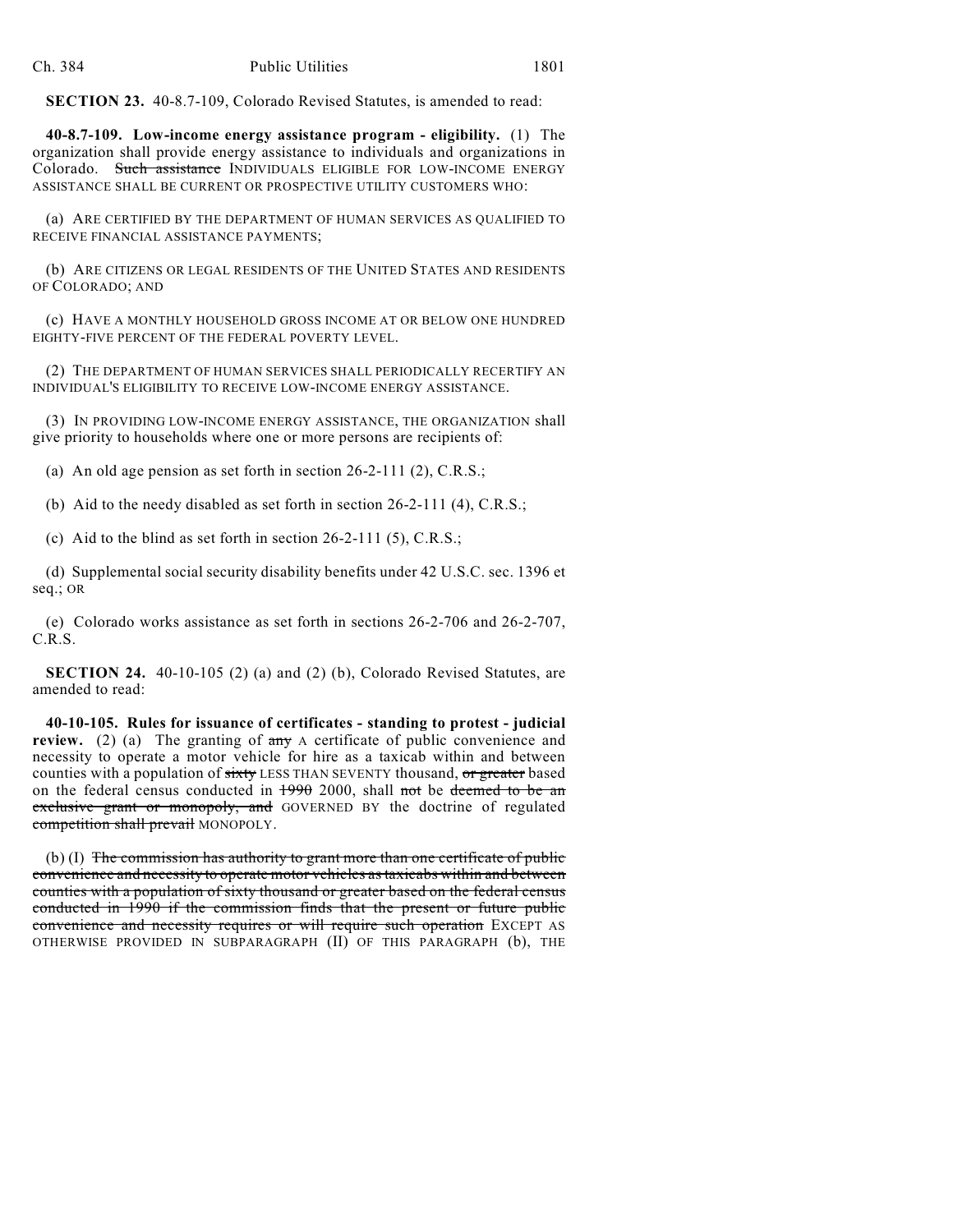1802 Public Utilities Ch. 384

GRANTING OF A CERTIFICATE OF PUBLIC CONVENIENCE AND NECESSITY TO OPERATE A MOTOR VEHICLE FOR HIRE AS A TAXICAB WITHIN AND BETWEEN COUNTIES WITH A POPULATION OF SEVENTY THOUSAND OR GREATER, BASED ON THE FEDERAL CENSUS CONDUCTED IN 2000, SHALL NOT BE DEEMED TO BE AN EXCLUSIVE GRANT OR MONOPOLY, AND THE DOCTRINE OF REGULATED COMPETITION SHALL PREVAIL.

(II) IN AN APPLICATION FOR A CERTIFICATE OF PUBLIC CONVENIENCE AND NECESSITY TO PROVIDE TAXICAB SERVICE WITHIN AND BETWEEN THE COUNTIES OF ADAMS, ARAPAHOE, BOULDER, BROOMFIELD, DENVER, DOUGLAS, EL PASO, AND JEFFERSON:

(A) THE APPLICANT SHALL HAVE THE INITIAL BURDEN OF PROVING THAT IT IS OPERATIONALLY AND FINANCIALLY FIT TO PROVIDE THE PROPOSED SERVICE. THE APPLICANT SHALL NOT BE REQUIRED TO PROVE THE INADEQUACY OF EXISTING TAXICAB SERVICE, IF ANY, WITHIN THE APPLICANT'S PROPOSED GEOGRAPHIC AREA OF OPERATION.

(B) IF THE APPLICANT SUSTAINS ITS INITIAL BURDEN OF PROOF AS SET FORTH IN SUB-SUBPARAGRAPH (A) OF THIS SUBPARAGRAPH (II), THERE SHALL BE A REBUTTABLE PRESUMPTION OF PUBLIC NEED FOR THE SERVICE, AND THE PARTY OR PARTIES OPPOSING THE APPLICATION SHALL BEAR THE BURDEN TO PROVE THAT THE PUBLIC CONVENIENCE AND NECESSITY DOES NOT REQUIRE GRANTING THE APPLICATION AND THAT THE ISSUANCE OF THE CERTIFICATE WOULD BE DETRIMENTAL TO THE PUBLIC INTEREST.

**SECTION 25.** 40-10-105.5 (3) and (4), Colorado Revised Statutes, are amended, and the said 40-10-105.5 is further amended BY THE ADDITION OF A NEW SUBSECTION, to read:

**40-10-105.5. Criminal history record check - taxicab drivers - rules.** (3) An individual whose fingerprints are checked pursuant to subsection (1) or (2) of this section may, pending the results of the criminal history record check, drive a taxicab in connection with his or her employment or contract with a holder of a certificate of public convenience and necessity described in subsection (1) of this section for up to sixty NINETY days after the commission forwards the fingerprints to the Colorado bureau of investigation or until the commission receives the results of the check, whichever occurs first. Upon the commission's receipt of the results, the individual may resume driving a taxicab for the holder of the certificate, so long as the driving does not violate applicable law and does not occur while the individual has a criminal conviction on his or her record that disqualifies and prohibits him or her from driving a taxicab pursuant to subsection (4) of this section.

(4) An individual whose criminal history record is checked pursuant to this section shall be disqualified and prohibited from driving a taxicab for a holder of a certificate of public convenience and necessity that contains authority to operate as a taxicab if the criminal history record check reflects that:

(a) Within the ten-year period preceding the date the criminal history record check is completed, the individual was: THE INDIVIDUAL IS NOT OF GOOD MORAL CHARACTER, AS DETERMINED BY THE COMMISSION BASED ON THE RESULTS OF THE CRIMINAL HISTORY RECORD CHECK REQUIRED BY THIS SECTION;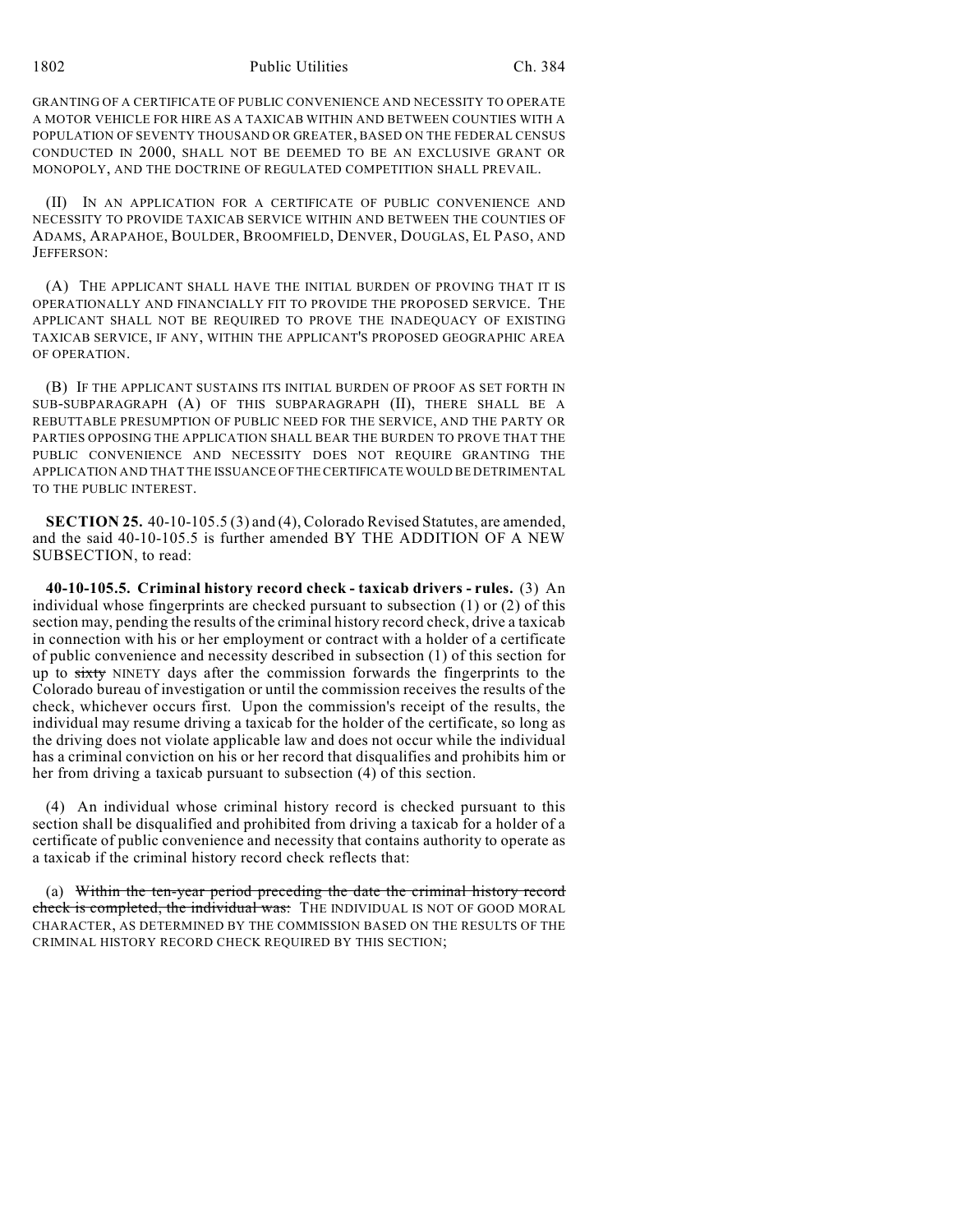(I) Convicted in this state of a crime of violence, as defined in section 18-1.3-406  $(2), C.R.S.; or$ 

(II) Convicted of a comparable offense in any other state or in the United States; or

(b) (I) THE INDIVIDUAL HAS BEEN CONVICTED OF A FELONY OR MISDEMEANOR INVOLVING MORAL TURPITUDE.

(II) AS USED IN THIS PARAGRAPH (b), "MORAL TURPITUDE" SHALL INCLUDE ANY UNLAWFUL SEXUAL OFFENSE AGAINST A CHILD, AS DEFINED IN SECTION 18-3-411, C.R.S., OR A COMPARABLE OFFENSE IN ANY OTHER STATE OR IN THE UNITED STATES.

 $(b)$  (c) Within the two years preceding the date the criminal history record check is completed, the individual was:

(I) Convicted in this state of driving under the influence, as defined in section 42-4-1301 (1) (f), C.R.S.; driving with excessive alcoholic content, as described in section 42-4-1301 (2) (a), C.R.S.; driving while ability impaired, as defined in section 42-4-1301 (1) (g), C.R.S.; or driving while an habitual user of a controlled substance, as described in section 42-4-1301 (1) (c), C.R.S.; or

(II) Convicted of a comparable offense in any other state or in the United States.

(4.5) THE COMMISSION SHALL CONSIDER THE INFORMATION RESULTING FROM THE CRIMINAL HISTORY RECORD CHECK IN ITS DETERMINATION AS TO WHETHER THE INDIVIDUAL HAS MET THE STANDARDS SET FORTH IN SECTION 24-5-101 (2), C.R.S.

**SECTION 26.** 40-16-104.5 (1), (2), (3), and (4), Colorado Revised Statutes, are amended, and the said 40-16-104.5 is further amended BY THE ADDITION OF A NEW SUBSECTION, to read:

**40-16-104.5. Criminal history record check - passenger transport drivers rules.** (1) An individual who wishes to become employed by or who contracts with a person who offers services by charter or scenic bus, fire crew transport, luxury limousine, off-road scenic charter, or children's activity bus to drive a motor vehicle in connection with the service shall submit a set of his or her fingerprints to the commission. The commission shall forward the fingerprints to the Colorado bureau of investigation for the purpose of obtaining a fingerprint-based criminal history record check. Upon receipt of fingerprints and payment for the costs, the Colorado bureau of investigation shall conduct a state and national fingerprint-based criminal history record check utilizing records of the Colorado bureau of investigation and the federal bureau of investigation. The commission shall be the authorized agency to receive information regarding the result of a national criminal history record check. The individual whose fingerprints are checked pursuant to this subsection (1) shall bear the actual costs of the state and national fingerprint-based criminal history record check.

(2) An individual who, prior to May 30, 2007, drives a motor vehicle as part of his or her employment or contract with a person who offers services by charter or scenic bus, fire crew transport, luxury limousine, off-road scenic charter, or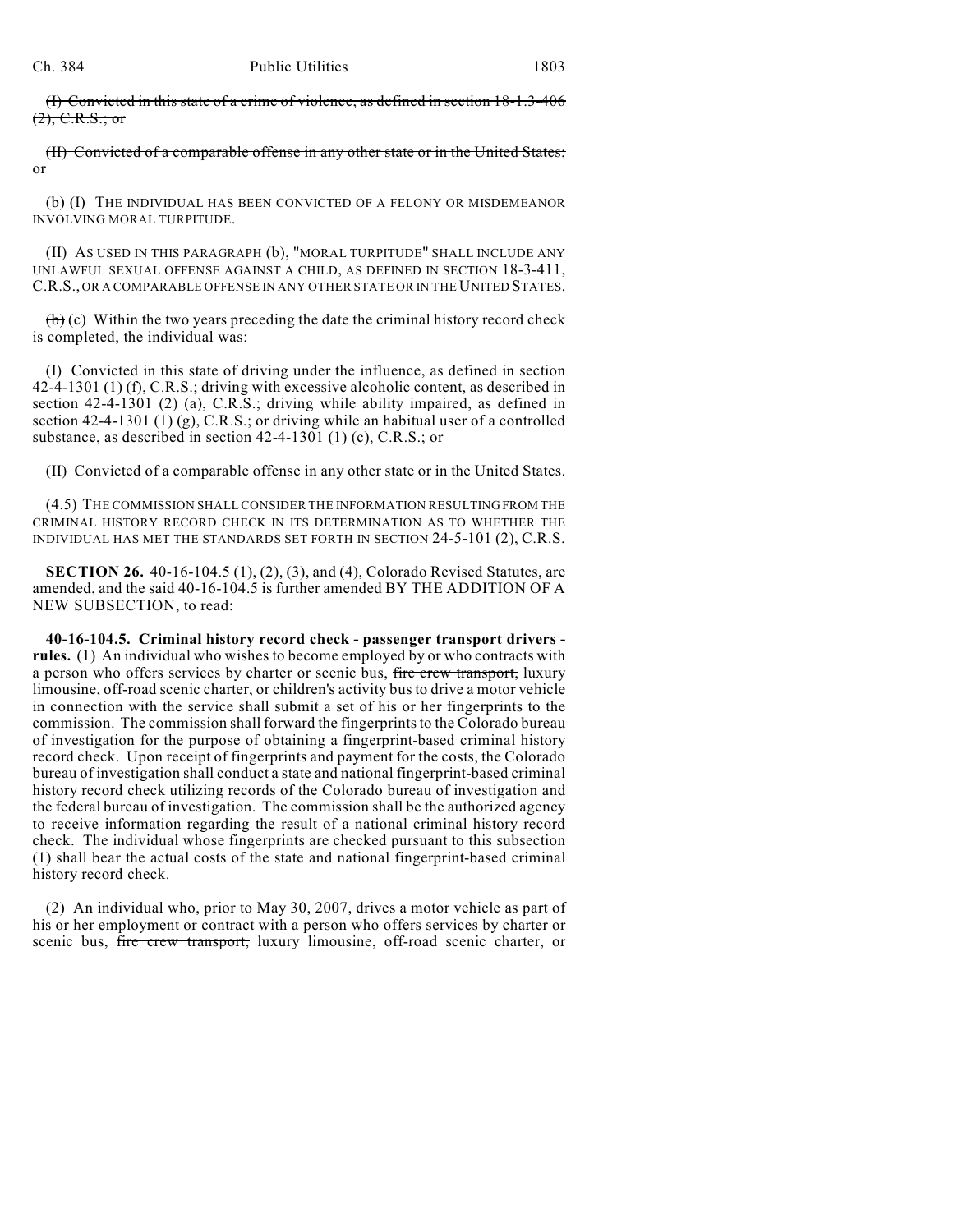children's activity bus shall comply with the fingerprinting requirements of subsection (1) of this section within thirty days after May 30, 2007.

(3) An individual whose fingerprints are checked pursuant to subsection (1) or (2) of this section may, pending the results of the criminal history record check, drive a motor vehicle in connection with his or her employment or contract with a service described in subsection  $(1)$  of this section for up to sixty NINETY days after the commission forwards the fingerprints to the Colorado bureau of investigation or until the commission receives the results of the check, whichever occurs first. Upon the commission's receipt of the results, the individual may resume driving a motor vehicle for the service, so long as the driving does not violate applicable law and does not occur while the individual has a criminal conviction on his or her record that disqualifies and prohibits him or her from driving a motor vehicle for the service pursuant to subsection (4) of this section.

(4) An individual whose criminal history record is checked pursuant to this section shall be disqualified and prohibited from driving a motor vehicle for a service described in subsection (1) of this section if the criminal history record check reflects that:

(a) Within the ten-year period preceding the date the criminal history record check is completed, the individual was: THE INDIVIDUAL IS NOT OF GOOD MORAL CHARACTER, AS DETERMINED BY THE COMMISSION BASED ON THE RESULTS OF THE CRIMINAL HISTORY RECORD CHECK REQUIRED BY THIS SECTION;

(I) Convicted in this state of a crime of violence, as defined in section 18-1.3-406  $(2), C.R.S.; or$ 

(II) Convicted of a comparable offense in any other state or in the United States; or

(b) (I) THE INDIVIDUAL HAS BEEN CONVICTED OF A FELONY OR MISDEMEANOR INVOLVING MORAL TURPITUDE.

(II) AS USED IN THIS PARAGRAPH (b), "MORAL TURPITUDE" SHALL INCLUDE ANY UNLAWFUL SEXUAL OFFENSE AGAINST A CHILD, AS DEFINED IN SECTION 18-3-411, C.R.S., OR A COMPARABLE OFFENSE IN ANY OTHER STATE OR IN THE UNITED STATES.

 $(b)$  (c) Within the two years preceding the date the criminal history record check is completed, the individual was:

(I) Convicted in this state of driving under the influence, as defined in section 42-4-1301 (1) (f), C.R.S.; driving with excessive alcoholic content, as described in section 42-4-1301 (2) (a), C.R.S.; driving while ability impaired, as defined in section  $42-4-1301$  (1) (g), C.R.S.; or driving while an habitual user of a controlled substance, as described in section 42-4-1301 (1) (c), C.R.S.; or

(II) Convicted of a comparable offense in any other state or in the United States.

(4.5) THE COMMISSION SHALL CONSIDER THE INFORMATION RESULTING FROM THE CRIMINAL HISTORY RECORD CHECK IN ITS DETERMINATION AS TO WHETHER THE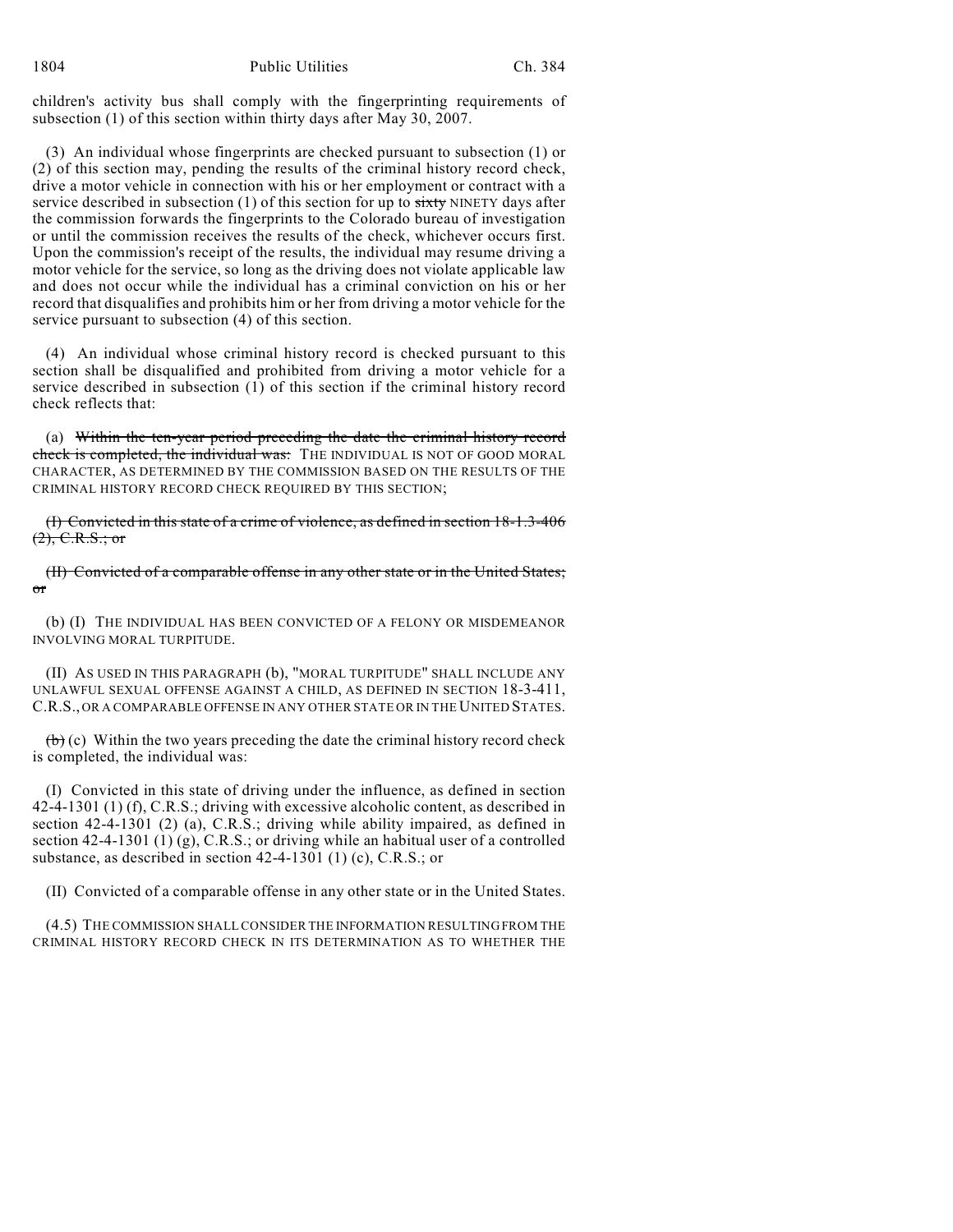INDIVIDUAL HAS MET THE STANDARDS SET FORTH IN SECTION 24-5-101 (2), C.R.S.

**SECTION 27.** 40-15-502 (3) (b) (I), Colorado Revised Statutes, is amended, and the said 40-15-502 (3) (b) is further amended BY THE ADDITION OF A NEW SUBPARAGRAPH, to read:

**40-15-502. Expressions of state policy.** (3) **Universal basic service affordability of basic service.** (b) (I) Consistent with the public interest goal of maintaining affordable and just and reasonably priced basic local telecommunications service for all citizens of the state, the commission shall structure telecommunications regulation to achieve a transition to a fully competitive telecommunications market with the policy that prices for residential basic local exchange service, including zone charges, if any, do not rise above the levels in effect on May 24, 1995, for comparable service; except that the price of such service may be adjusted by an amount equal to the change in the United States gross domestic product price index minus an index that represents telecommunications productivity changes as determined by the commission. This adjustment shall be granted only to the extent the commission determines an adjustment is required to cover reasonable costs and shall not exceed five percent in any one year. The commission shall not allow prices for residential basic service plus zone charges to increase outside base rate areas by an amount greater than any price increase within base rate areas.

(I.5) IN DETERMINING THE APPROPRIATE MAXIMUM PRICE FOR RESIDENTIAL BASIC SERVICE FOR EACH REGULATED PROVIDER, THE COMMISSION:

(A) SHALL CONSIDER THE CHANGES SINCE MAY 24, 1995, IN THE COSTS OF PROVIDING SUCH SERVICE;

(B) SHALL CONSIDER THE CHANGES SINCE MAY 24, 1995, IN THE NATIONWIDE AVERAGE PRICE FOR COMPARABLE SERVICE;

(C) SHALL CONSIDER FLEXIBLE-PRICING TARIFF OPTIONS; AND

(D) MAY, FOR ANY AFFECTED PROVIDER, CONSIDER THE NET REVENUES DERIVED FROM OTHER SERVICES REGULATED UNDER PART 2 OR 3 OF THIS ARTICLE, WITH THE EXCEPTION OF SWITCHED ACCESS SERVICE, NOTWITHSTANDING ANY PROVISION OF SECTION 40-15-201 TO THE CONTRARY. NOTHING IN THIS SUB-SUBPARAGRAPH (D) SHALL PERMIT THE COMMISSION TO LIMIT THE AFFECTED PROVIDER'S OVERALL RATE OF RETURN OR OVERALL REVENUES WHEN DETERMINING THE APPROPRIATE MAXIMUM PRICE FOR RESIDENTIAL BASIC SERVICE FOR THAT PROVIDER.

**SECTION 28.** 40-14-103 (2) (a), (3) (c), and (3) (d), Colorado Revised Statutes, are amended to read:

**40-14-103. Requirements for issuance of a mover registration.** (2) (a) The commission shall issue a certificate of registration to a mover upon completion of the registration and insurance requirements of this article; submission of an annual filing fee to be set by the commission, not to exceed three hundred dollars, by the mover; completion of all fingerprint-based criminal history record checks required by section 40-14-103.5; and payment of the annual identification fee required by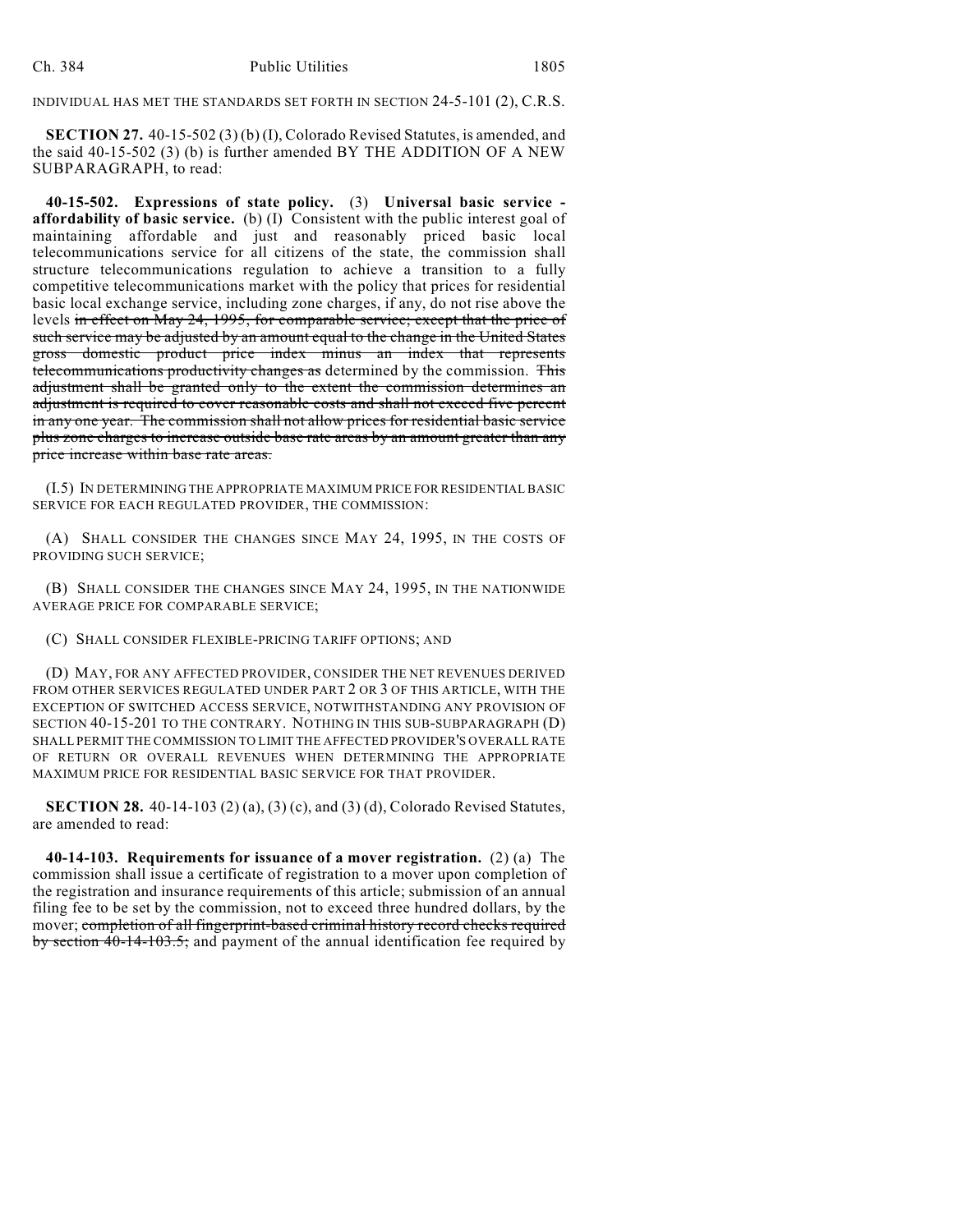section 40-2-110.5.

(3) The commission may deny or refuse to renew the registration of any mover based upon a determination that the mover, or any of its directors, officers, owners, or general partners:

(c) Has not satisfied a final judgment arising out of any civil or criminal action in a court of law, whether in Colorado or any other jurisdiction, unless the judgment is the subject of a pending appeal; or

(d) Is not of good moral character, as determined by the commission based on the results of the criminal history record check required by section 40-14-103.5 or for other documented reasons.

**SECTION 29. Repeal.** 40-14-103.5, Colorado Revised Statutes, is repealed as follows:

**40-14-103.5. Criminal history record check.** (1) Prior to the issuance of a mover registration pursuant to this article, each applicant for a new registration and each director, officer, owner, and general partner thereof shall submit a set of his or her fingerprints to the Colorado bureau of investigation for the purpose of conducting a state and national fingerprint-based criminal history record check utilizing records of the Colorado bureau of investigation and the federal bureau of investigation. Each such person shall pay the fee established by the Colorado bureau of investigation for conducting the fingerprint-based criminal history record check. Upon completion of the criminal history record check, the bureau shall forward the results to the commission.

(2) The commission shall consider the information resulting from the criminal history record checks in its determination as to whether the applicant has met the standards set forth in section 24-5-101 (2), C.R.S.

(3) Nothing in this section shall preclude the commission from making further inquiries into the background of the applicant.

**SECTION 30.** 40-14-106 (2) (a), Colorado Revised Statutes, is amended to read:

**40-14-106. Revocation of mover registration - rules.** (2) (a) In addition to taking any other action authorized by law, the commission may revoke the mover registration of any person who:

(I) Fails or refuses to operate in accordance with this article, an order of the commission, or any applicable rules of the commission adopted in furtherance of this article;

(II) Fails or refuses to abide by the terms of an arbitrator's award under section 40-14-114; OR

(III) No longer satisfies the requirements for a new or renewed registration under section  $40-14-103$ . or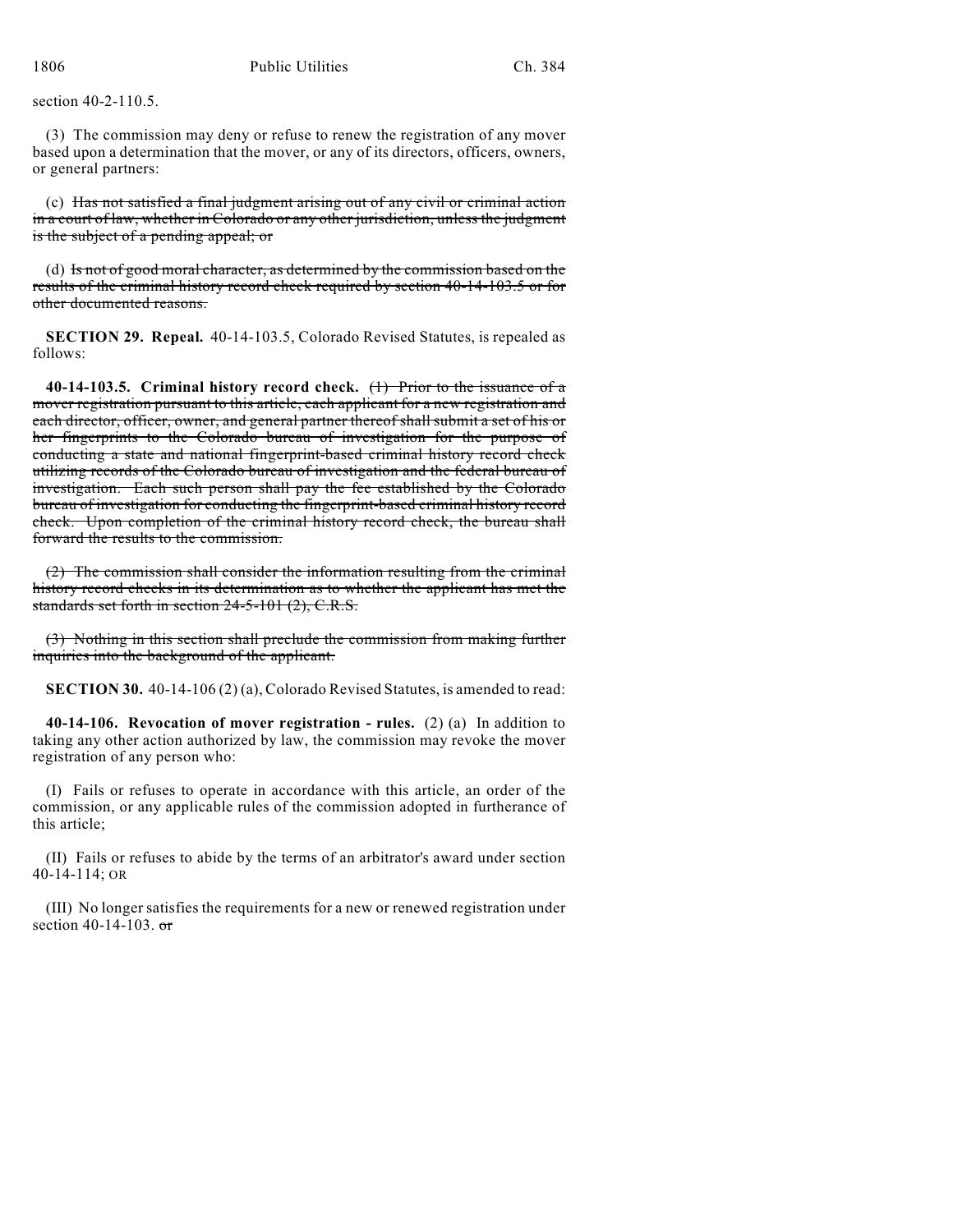## Ch. 384 Public Utilities 1807

(IV) On or after January 1, 2008, has not submitted a set of fingerprints and all required fees for a fingerprint-based criminal history record check, pursuant to section 40-14-103.5, for each director, officer, owner, and general partner of the mover.

**SECTION 31. Repeal.** 40-18-101 (1), Colorado Revised Statutes, is repealed as follows:

**40-18-101. Definitions.** As used in this article, unless the context otherwise requires:

(1) "APTA guidelines" means the provisions contained in the American public transit association's "Manual for the Development of Rail Transit System Safety Plans", published on August 20, 1991, as amended.

**SECTION 32.** 40-18-103 (1) (d), Colorado Revised Statutes, is amended to read:

**40-18-103. Commission to promulgate rules.** (1) The commission shall promulgate rules as are necessary to:

(d) Require that system safety program standards comply with the APTA guidelines THE REQUIREMENTS OF 49 CFR 659, "RAIL FIXED GUIDEWAY SYSTEMS; STATE SAFETY OVERSIGHT", at a minimum, and also adequately address the issue of personal security.

**SECTION 33.** 40-23-101, Colorado Revised Statutes, is amended to read:

**40-23-101. Right to reorganize.** Whenever the railroads, telegraph lines, property, and franchises of any railroad company, organized and existing under the laws of this state, are sold and conveyed under or by virtue of any power contained in any trust deed or mortgage or pursuant to the judgment or decree of any court of competent jurisdiction, it is lawful to organize a railroad company under the laws of this state for the purpose of purchasing, maintaining, operating, extending, or completing the railroads, PROPERTY, and telegraph lines FRANCHISES so sold and conveyed.

**SECTION 34.** 40-29-116, Colorado Revised Statutes, is amended to read:

**40-29-116. Highway-rail crossing signalization fund created - annual appropriation.** (1) The **highway** HIGHWAY-RAIL crossing protection SIGNALIZATION fund is hereby created in the state treasurer's office TREASURY, in order to promote the public safety and to provide for the payment of the costs of installing, reconstructing, and improving automatic and other safety appliance signals or devices at crossings at grade of public highways or roads over the tracks of any railroad or street railway corporation in this state. None of the moneys in the highway HIGHWAY-RAIL crossing protection SIGNALIZATION fund shall be used to pay any part of the cost of the installation, reconstruction, or improvement of any such signals or devices at any crossing when any part of such cost will be paid from moneys available under any federal or federal-aid highway act.

(2) Subject to annual appropriation by the general assembly, the sum of two